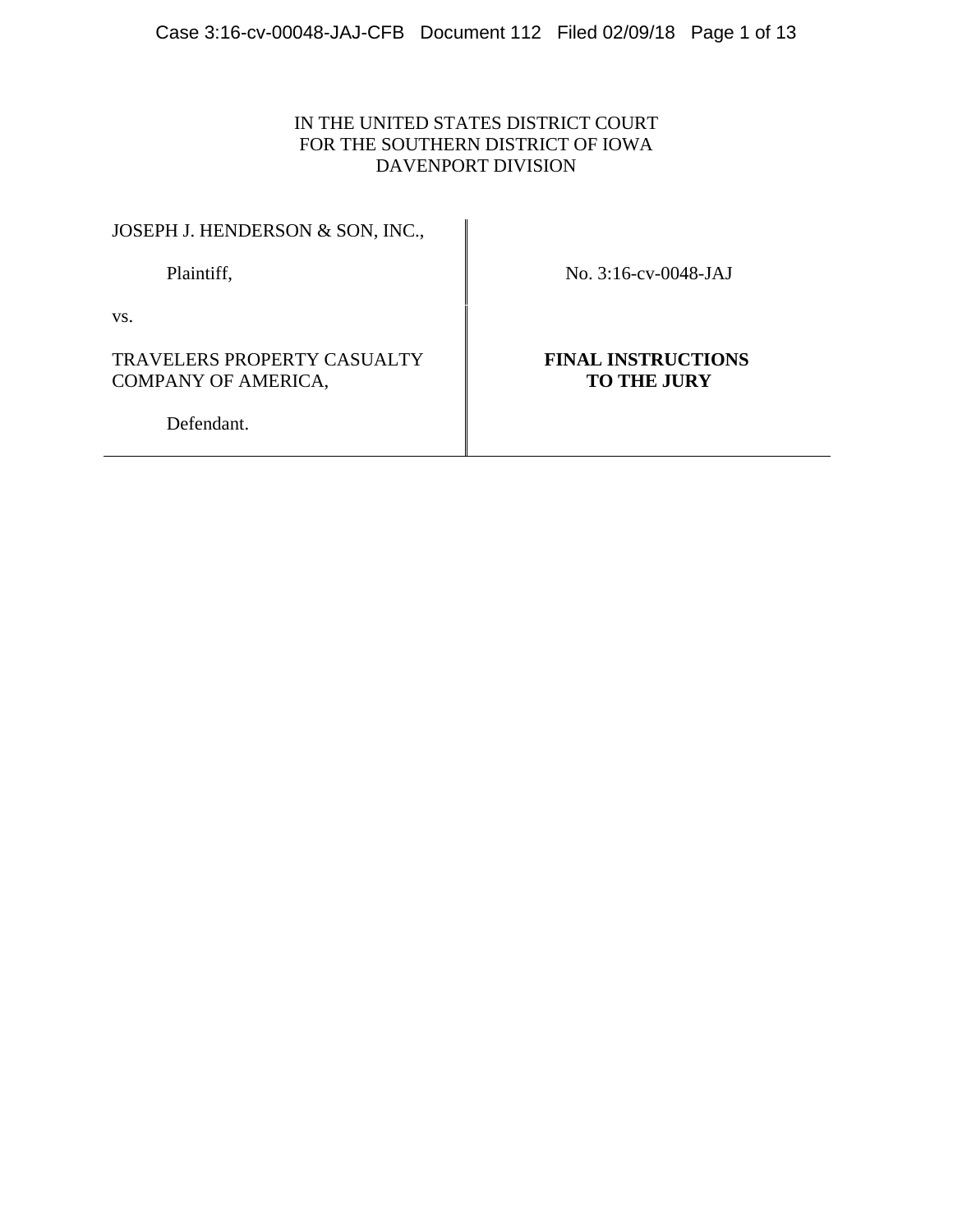#### **INTRODUCTION/DUTIES**

Members of the jury, the instructions I gave at the beginning of the trial and during the trial are still in effect. Now I am going to give you some additional instructions. You have to follow all of my instructions — the ones I gave you earlier, as well as those I give you now. Do not single out some instructions and ignore others, because they are all important. This is true even though I am not going to repeat some of the instructions I gave you at the beginning of and during the trial.

It is your duty as jurors to follow the law as stated in the instructions of the Court, and to apply the rules of law so given to the facts as you find them from the evidence.

Counsel will quite properly refer to some of the governing rules of law in their arguments. If, however, any difference appears to you between the law as stated by counsel and that stated by the Court in these instructions, you of course are to be governed by the instructions.

You are not to judge the wisdom of any rule of law stated by the Court. Regardless of any opinion you may have as to what the law ought to be, it would be a violation of your sworn duty to base a verdict upon any other view of the law than that given in the instructions of the Court; just as it would be a violation of your sworn duty, as judges of the facts, to base a verdict upon anything but the evidence in the case.

Justice through trial by jury must always depend upon the willingness of each individual juror to seek the truth as to the facts from the same evidence presented to all the jurors, and to arrive at a verdict by applying the same rules of law, as given in the instructions of the Court.

This case should be considered and decided by you as an action between persons of equal standing in the community, of equal worth, and holding the same or similar stations of life. A corporation is entitled to the same fair trial as a private individual. All persons, including corporations, and other organizations, stand equal before the law, and are to be dealt with as equals in a court of justice.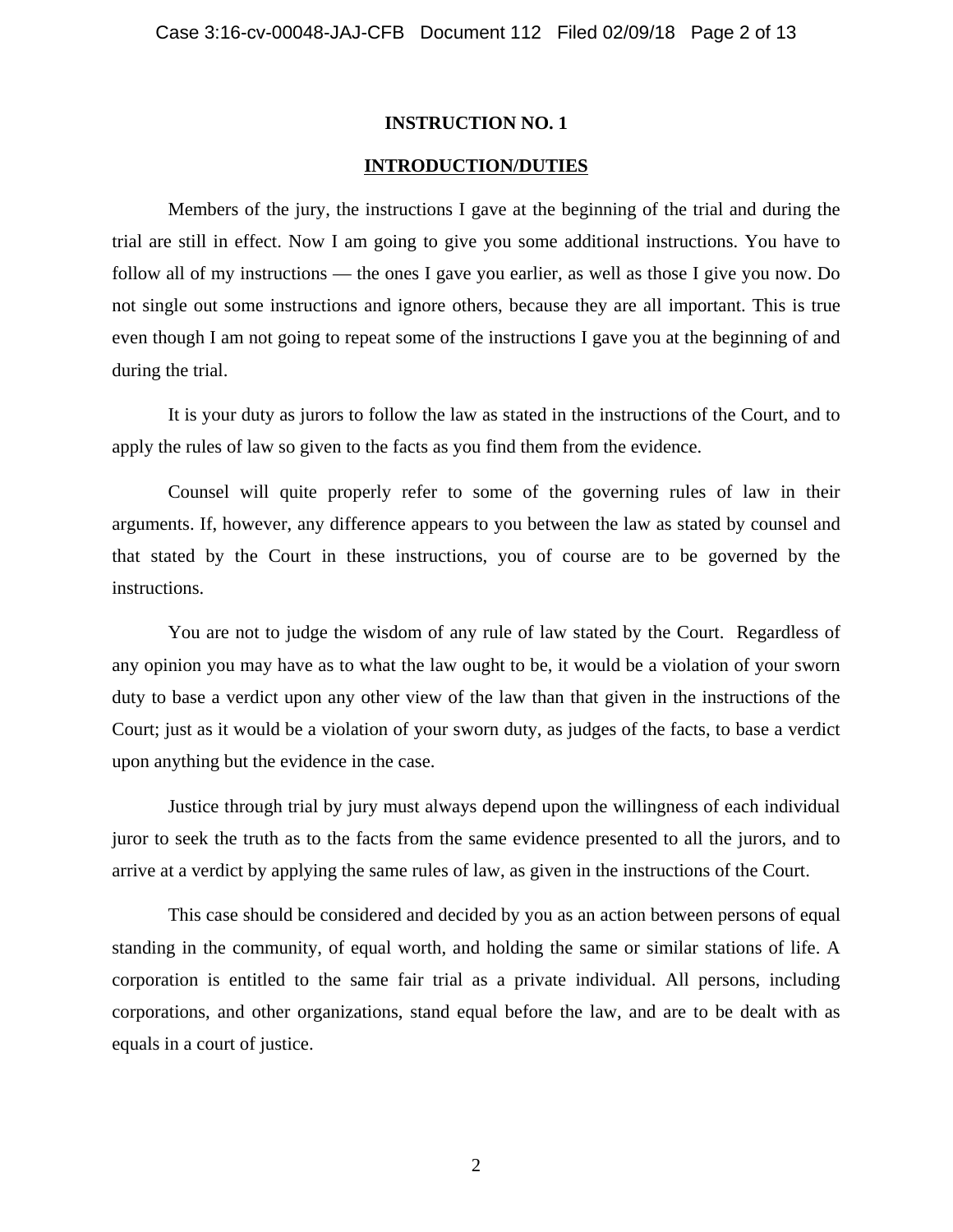#### **CREDIBILITY**

In deciding what the facts are, you may have to decide what testimony you believe and what testimony you do not believe. You may believe all of what a witness said, or only part of it, or none of it.

You may consider a witness's intelligence; the opportunity the witness had to see or hear the things testified about; a witness's memory, knowledge, education, and experience; any reasons a witness might have for testifying a certain way, how a witness acted while testifying, whether a witness said something different at another time, whether a witness's testimony sounded reasonable, and whether or to what extent a witness's testimony is consistent with other evidence you believe.

In deciding whether to believe a witness, remember that people sometimes hear or see things differently and sometimes forget things. You will have to decide whether a contradiction is an innocent misrecollection, or a lapse of memory, or an intentional falsehood; that may depend on whether it has to do with an important fact or only a small detail.

You have heard testimony from persons described as experts. Persons who, by knowledge, skill, training, education or experience, have become expert in some field may state their opinions on matters in that field and may also state the reasons for their opinion. Expert testimony should be considered just like any other testimony. You may accept or reject it, and give it as much weight as you think it deserves, considering the witness's education and experience, the soundness of the reasons given for the opinion, the acceptability of the methods used, and all the other evidence in the case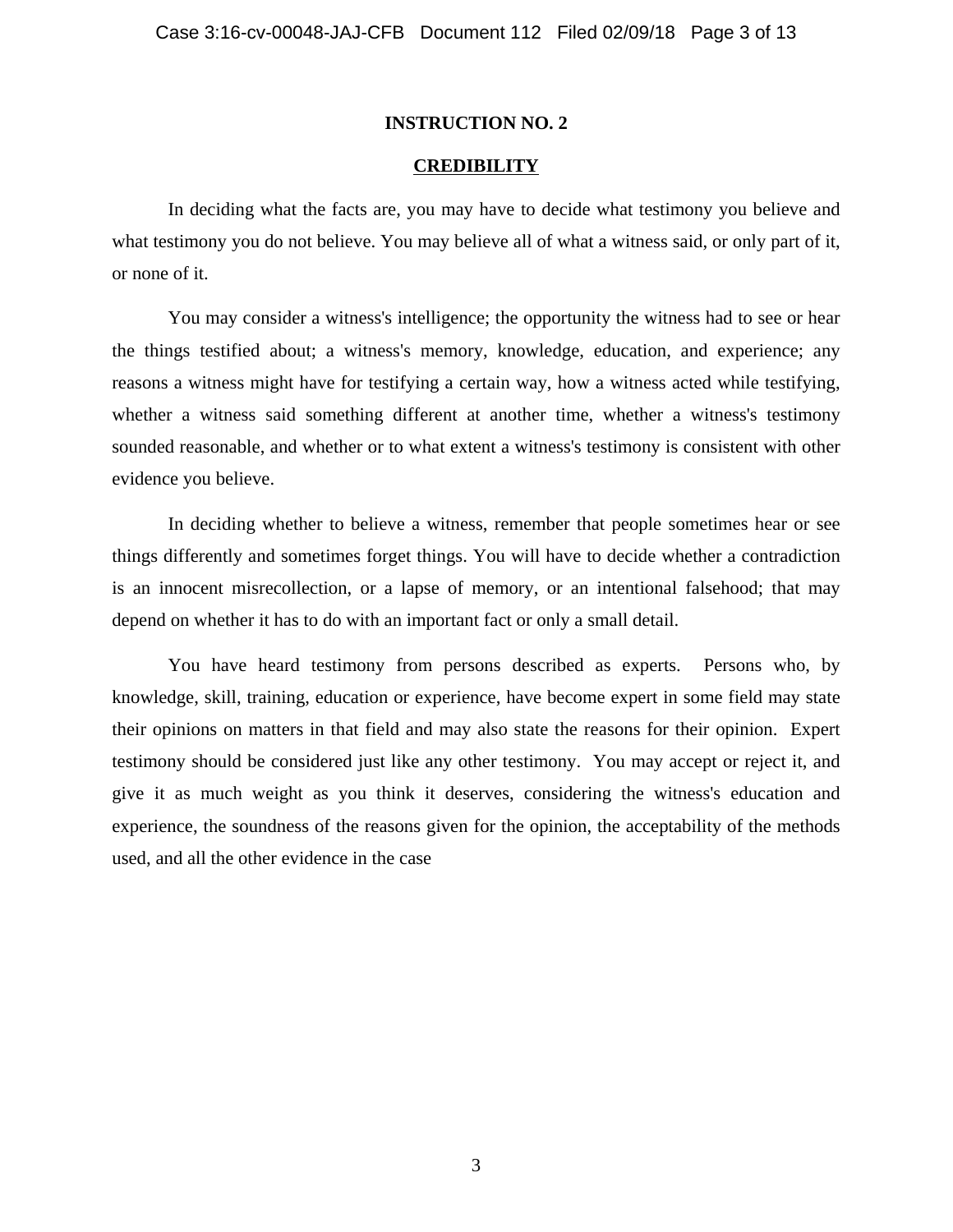## **BURDEN OF PROOF**

Whenever a party must prove something, it must be proved by the greater weight of the evidence. This is also sometimes referred to as the preponderance of the evidence. A fact has been proven by the greater weight of the evidence if you find that it is more likely true than not true. It does not depend on the number of witnesses testifying on one side or the other.

You probably have heard the phrase "proof beyond a reasonable doubt." That is a stricter standard than the "greater weight of the evidence" standard. The "proof beyond a reasonable doubt" standard applies in criminal cases, but not in this civil case; so disregard it.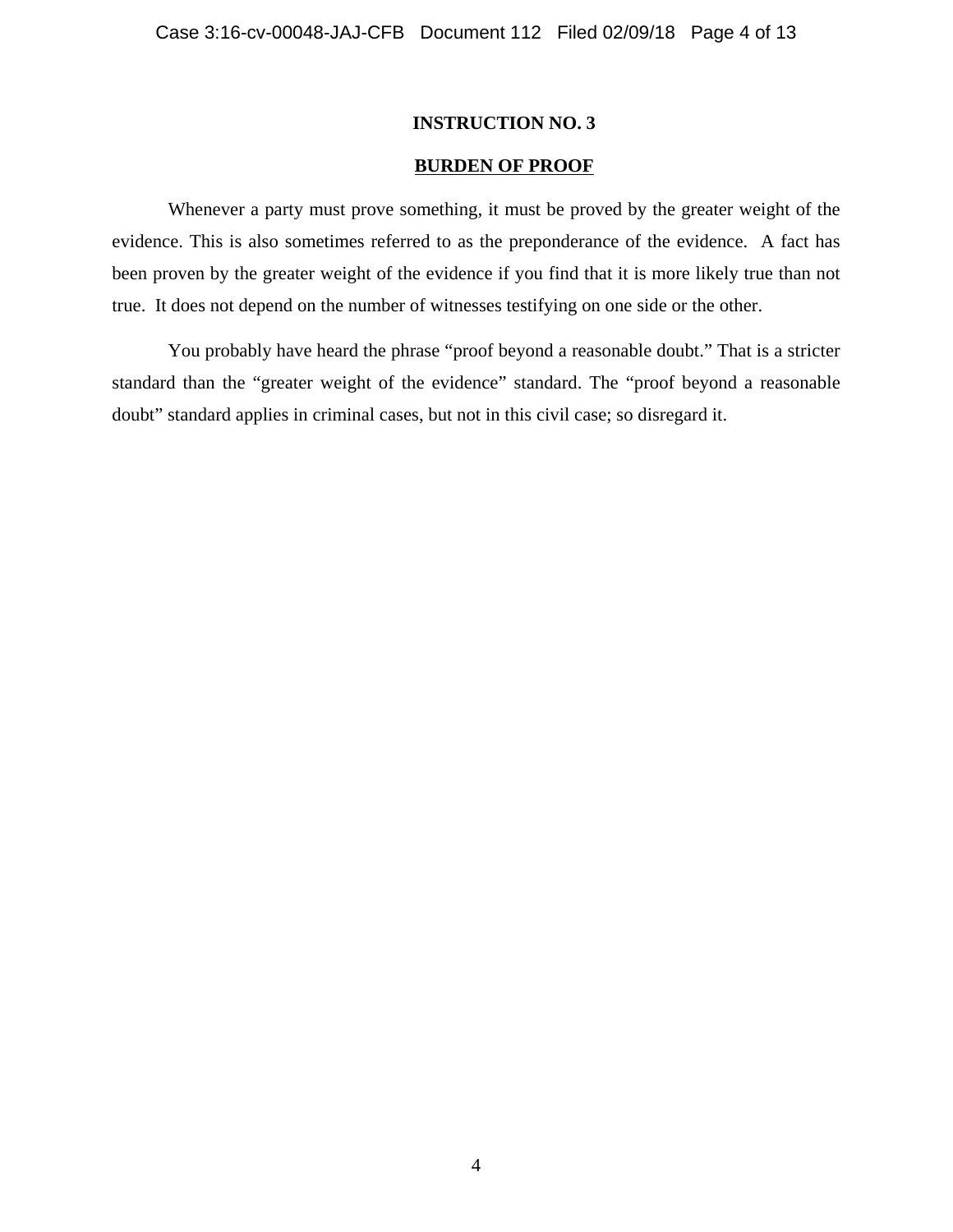## **ELEMENTS OF RECOVERY**

In this case Joseph J. Henderson & Son, Inc. sues Travelers Property Casualty Company of America for breach of contract. Henderson contends that Travelers breached the contract for insurance by refusing to pay for damage to the Bio Solids Waste Plant that occurred on June 16, 2014. In order to recover on its claim for breach of contract, Henderson must prove all of the following propositions by the greater weight of the evidence.

- 1. Henderson had an interest in the property that was damaged on June 16, 2014 meaning, the Bio Solids building was still under construction, erection, or fabrication at that time;
- 2. That the Bio Solids Building suffered damage that day;
- 3. Henderson performed all of the duties required of it by the insurance policy;
- 4. Travelers did not pay Henderson's claim; and
- 5. The amount of damage from Travelers' refusal to pay Henderson's claim.

If Henderson has failed to prove any of these propositions, Henderson is not entitled to damages. If Henderson has proved all of these propositions, then you must consider Travelers' defense that the sole proximate cause of the loss was defective workmanship.

## **Under Construction, Erection, or Fabrication**

The insurance policy in this case is a "builder's risk" policy that covered the owner of the building, the City of Iowa City. It also covered the general contractor, Henderson, while it had an interest in the building. It had an interest in the building while it was under "construction, erection, or fabrication," but not after these activities were completed. In this case, the parties dispute whether the building had been completed by June 16, 2014. You must determine whether the building was still under construction, erection, or fabrication on that date. In doing so, you may consider whether and the extent to which it was occupied by the owner on that date, the existence and extent of a "punch list" and whether the project had been accepted by the City, along with all the other evidence in the case, in determining this issue.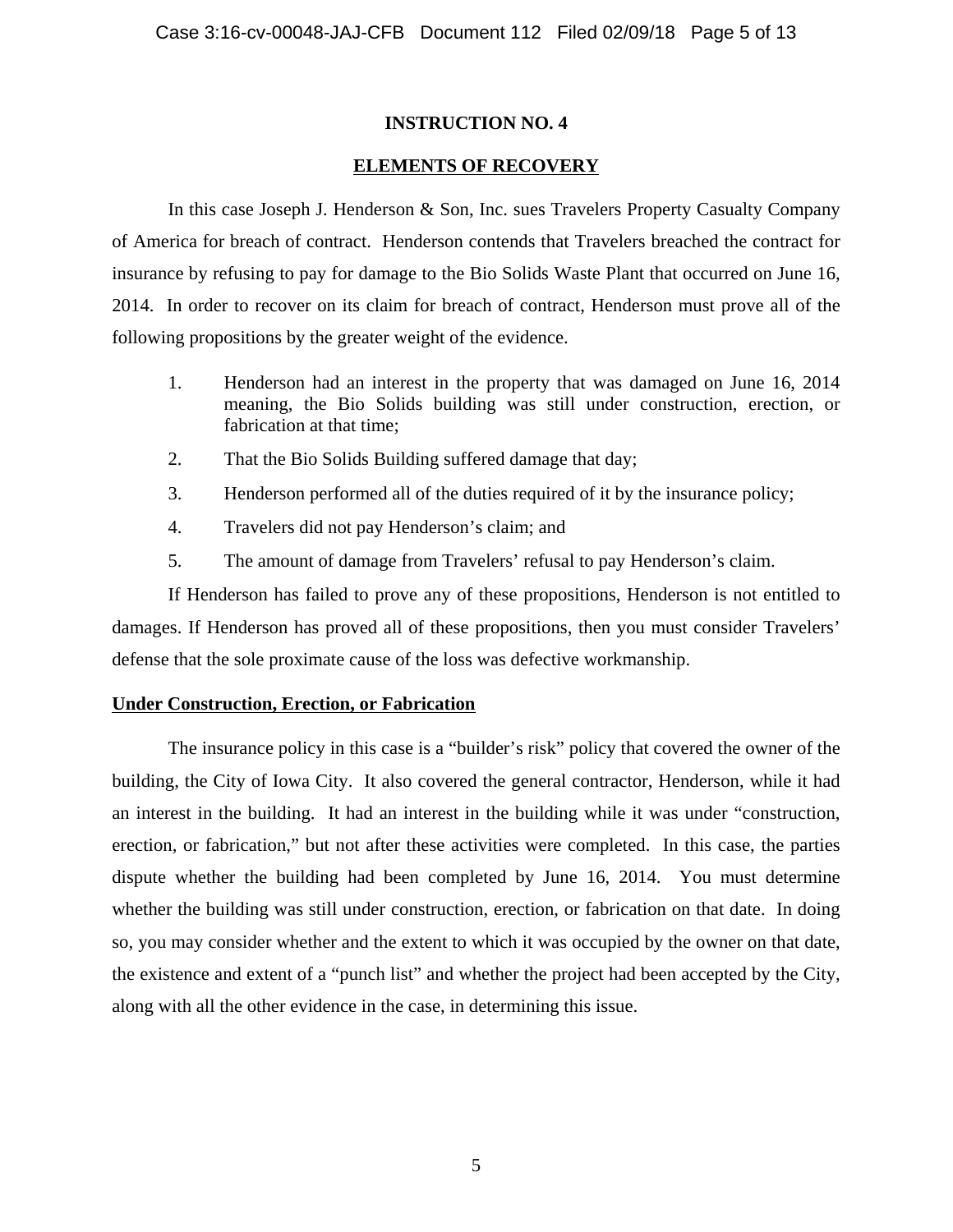# **Proximate Cause**

The policy in this case provided coverage for losses sustained as a result of a windstorm. The policy excluded losses resulting from defective workmanship. Travelers has the burden to prove that the exclusion applies. When a loss is caused by a combination of covered and excluded risks, the loss is covered unless the excluded cause is the sole "proximate cause" of the loss. An event is considered a proximate cause of a loss if the event sets in motion other causes which, through an unbroken sequence and combination, result in the loss. There can be more than one proximate cause.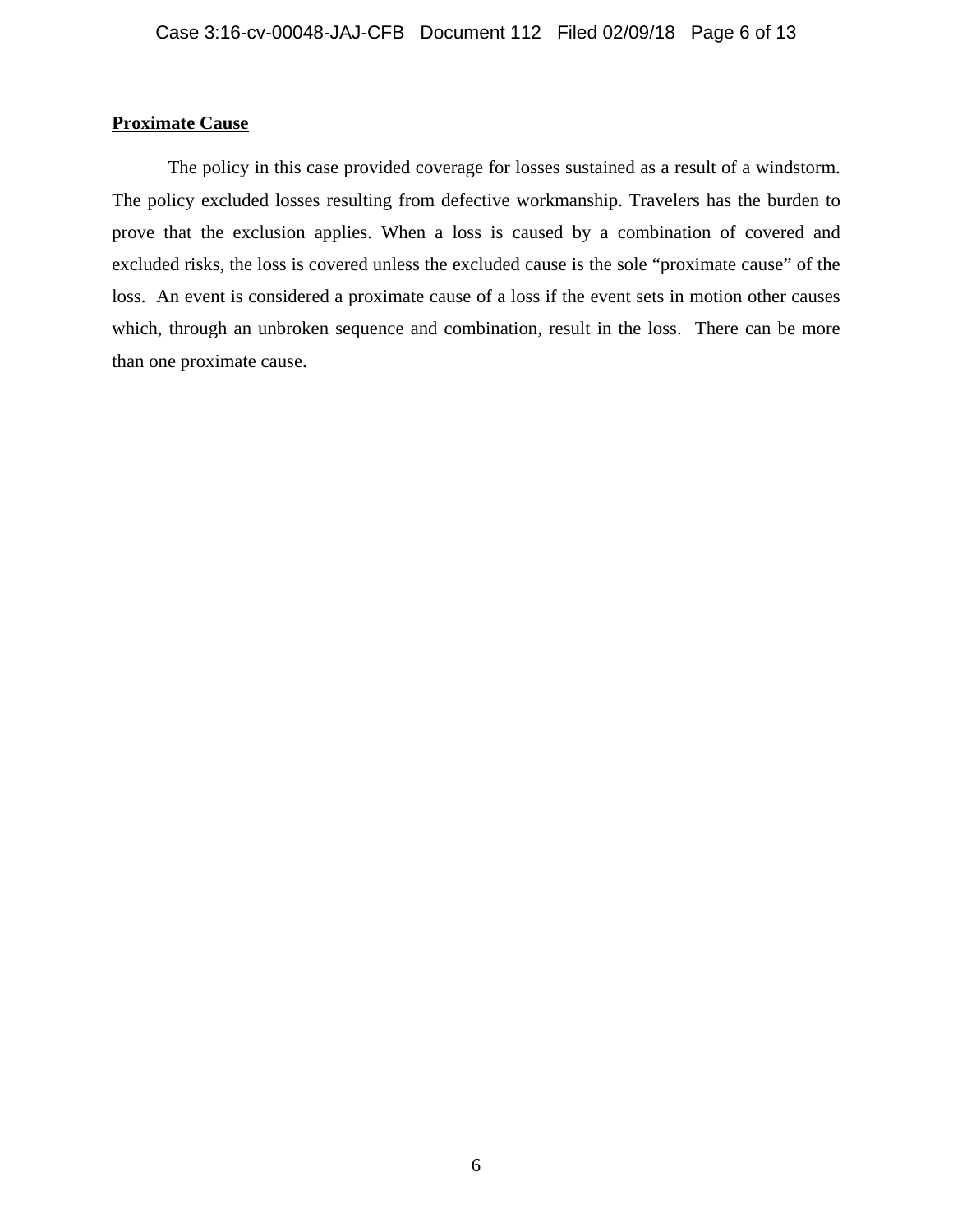#### **DAMAGES**

If you find that Travelers breached the insurance policy, you must determine the amount of Henderson's damages. The amount of Henderson's damages for breach of contract is that amount that would place Henderson in the place it would have been if Travelers had not breached the insurance policy by refusing to provide coverage.

The policy at issue in this case provides that Travelers will pay for "direct physical loss", of or damage to the covered property from any covered cause of loss. In the event of such covered loss or damage, the value of the loss or damage will be determined by the cost of reasonably restoring covered property to its condition immediately before the loss or damage.

These are the damages that should have been paid if there is coverage for the June 16, 2014 loss. In arriving at an item of damage, you cannot arrive at a figure by taking down the estimate of each juror as to an item of damage, and agreeing in advance that the average of those estimate shall be your item damage.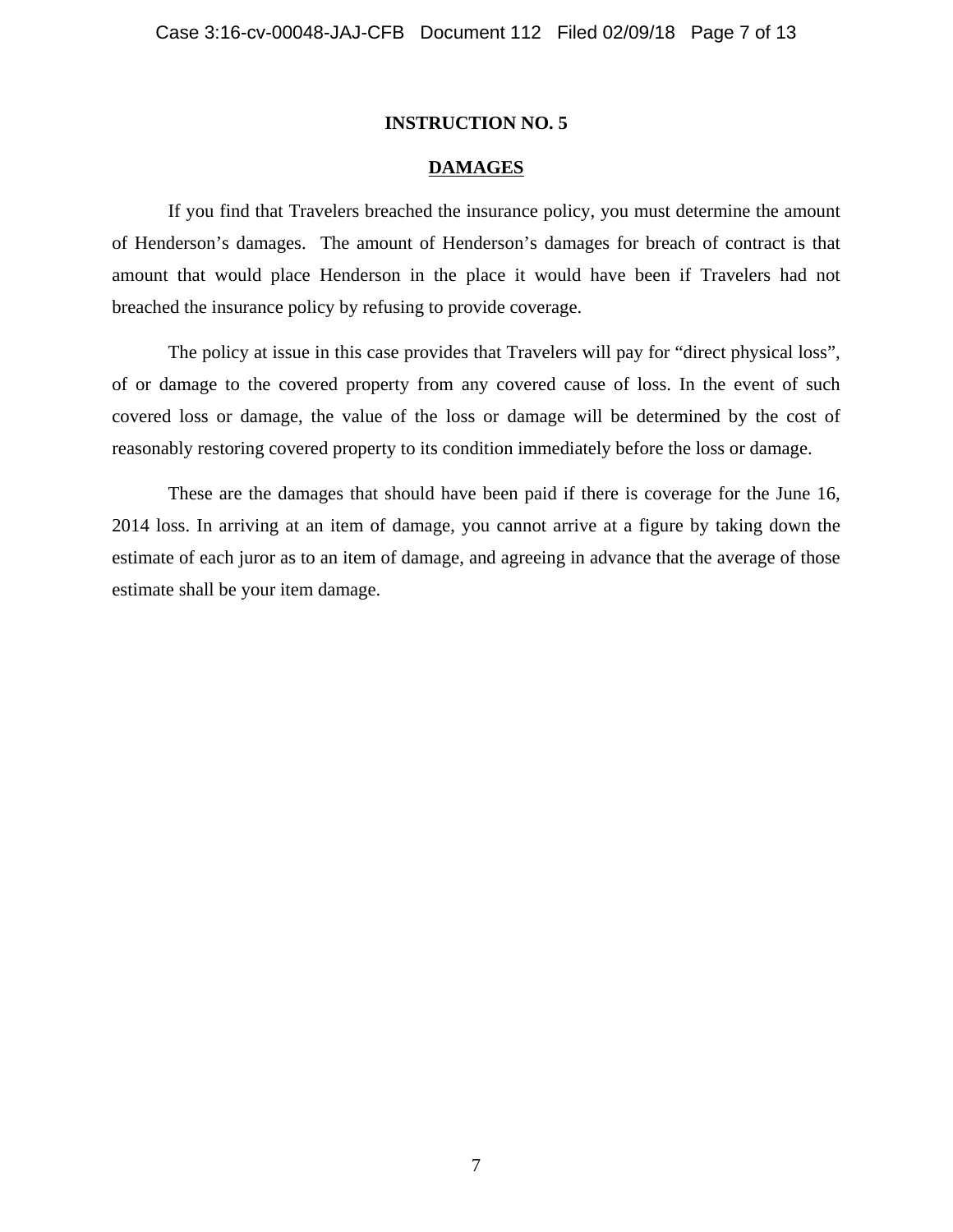### **DELIBERATIONS**

There are rules you must follow when you go to the jury room to deliberate and return with your verdict.

First, you will select a foreperson. That person will preside over your discussions and speak for you here in court.

Second, it is your duty, as jurors, to discuss this case with one another in the jury room. You should try to reach agreement, if you can do this without going against what you believe to be the truth, because all jurors have to agree on the verdict.

Each of you must come to your own decision, but only after you have considered all the evidence, discussed the evidence fully with your fellow jurors, and listened to the views of your fellow jurors.

Do not be afraid to change your mind if the discussion persuades you that you should. But, do not come to a decision just because other jurors think it is right, or just to reach a verdict. Remember you are not for or against any party. You are judges — judges of the facts. Your only job is to study the evidence and decide what is true.

Third, if you need to communicate with me during your deliberations, send me a note signed by one or more of you. Give the note to the court security officer and I will answer you as soon as I can, either in writing or here in court. While you are deliberating, do not tell anyone including me — how many jurors are voting for any side.

Fourth, your verdict has to be based only on the evidence and on the law that I have given to you in my instructions. Nothing I have said or done was meant to suggest what I think your verdict should be. The verdict is entirely up to you.

Finally, the verdict form is your written decision in this case. You will take this form to the jury room, and when you have all agreed on the verdict, your foreperson will fill in the form, sign and date it, and tell the court security officer that you are ready to return to the courtroom.

8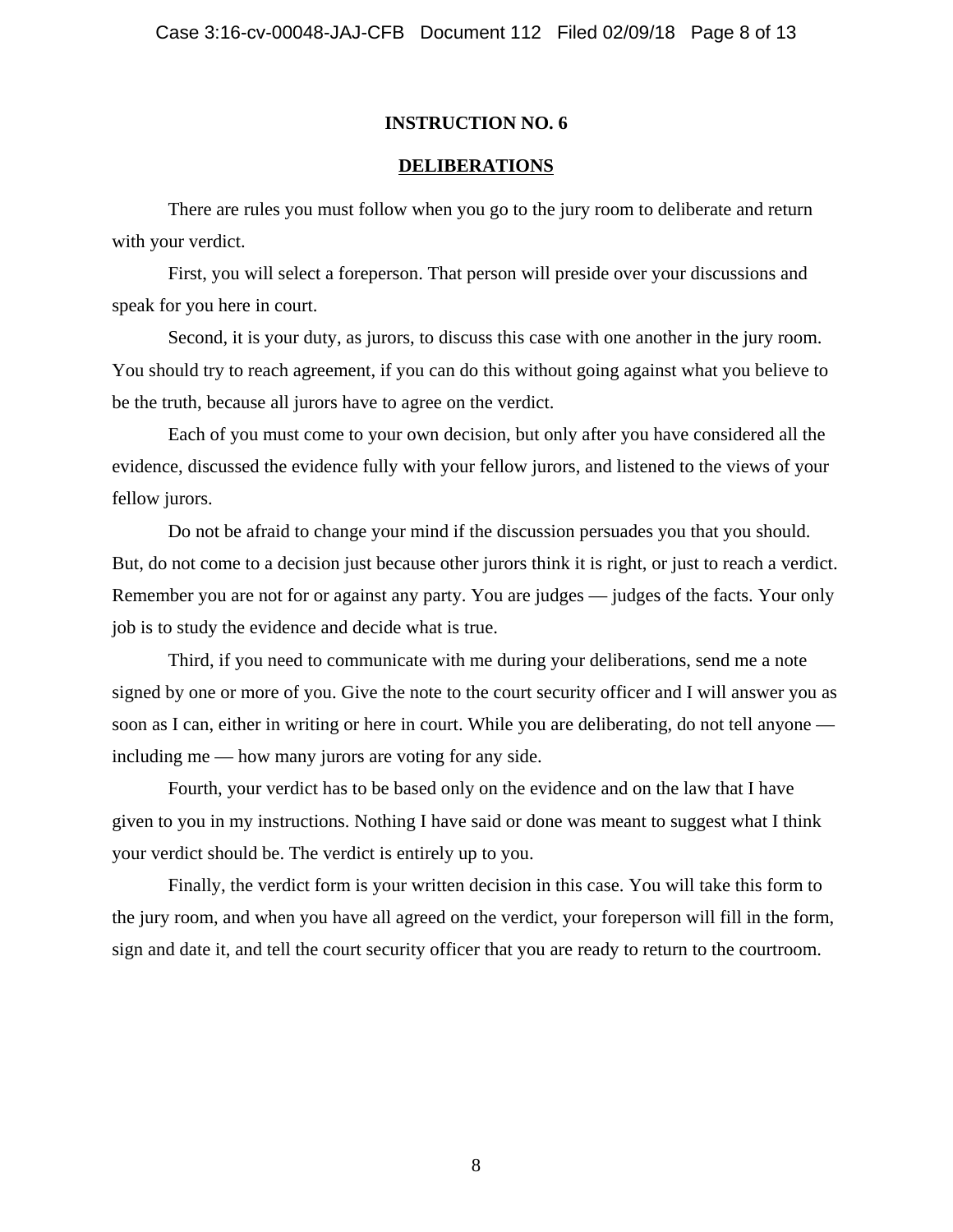Case 3:16-cv-00048-JAJ-CFB Document 112 Filed 02/09/18 Page 9 of 13

**DATED** this 7th day of February, 2018.

**JOHN** dge hief.  $\Lambda$ 

UNITED STATES DISTRICT COURT SOUTHERN DISTRICT OF IOWA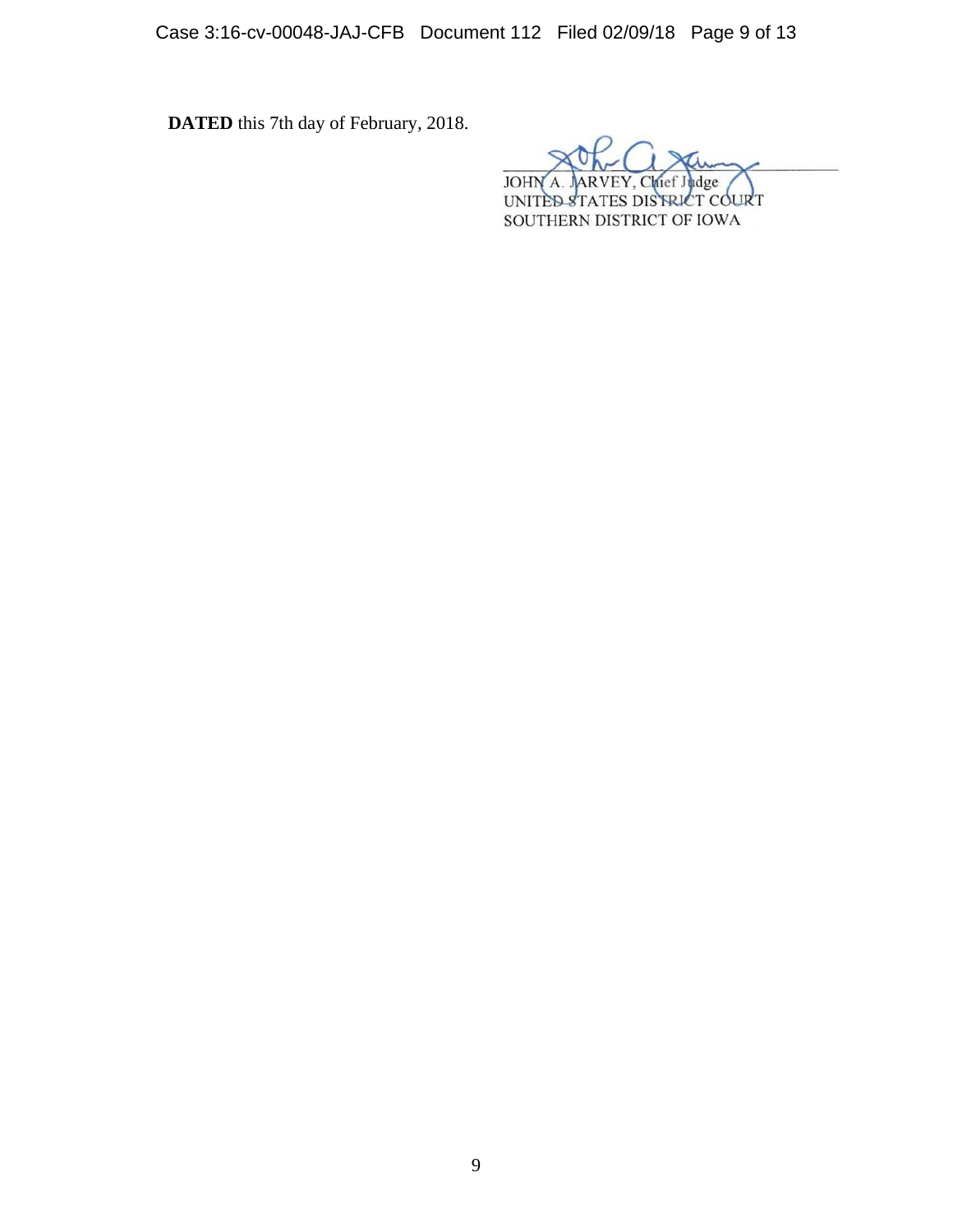# IN THE UNITED STATES DISTRICT COURT FOR THE SOUTHERN DISTRICT OF IOWA DAVENPORT DIVISION

JOSEPH J. HENDERSON & SON, INC.,

Plaintiff, No. 3:16-cv-0048-JAJ

vs.

TRAVELERS PROPERTY CASUALTY COMPANY OF AMERICA,

**VERDICT FORM**

Defendant.

We, the jury, find the following verdict on the questions before us:

**Question No. 1**: Did Henderson have an interest in the Bio Solids Building on June 16, 2014 meaning, was it still under construction, erection, or fabrication on that day? Answer Yes or No.

### Answer:

[If you answer "Yes," move to Question No. 2. If you answer "No", do not answer any more questions and sign the verdict form below.]

**Question No. 2**: Was the Bio Solids Building damaged by a windstorm? Answer Yes or No.

**Answer**: \_\_\_\_\_\_\_\_\_\_\_\_

[If you answer "Yes," move to Question No. 3. If you answer "No", do not answer any more questions and sign the verdict form below.]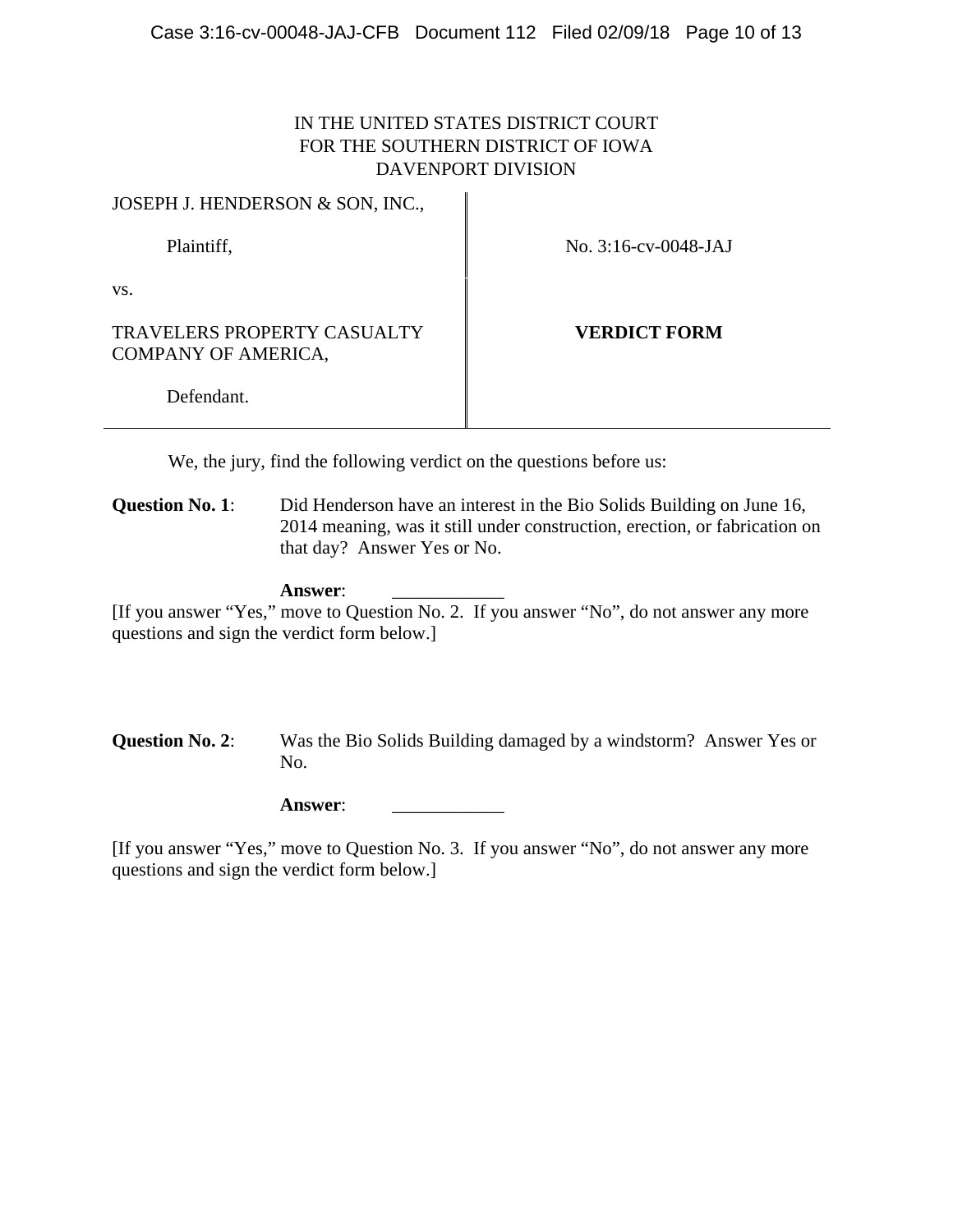**Question No. 3:** Did Travelers prove that defective workmanship was the sole proximate cause of the damage claimed by Henderson? Answer Yes or No.

| <b>Answer:</b> |
|----------------|
|                |

[If you answer "Yes," do not answer any more questions and sign the verdict form below. If you answer "No", move to Question No. 4]

**Question No. 4:** What amount of damages do you award to Henderson for Traveler's breach of the insurance policy?

**Answer**: \$\_\_\_\_\_\_\_\_\_\_\_\_\_\_\_\_\_\_\_\_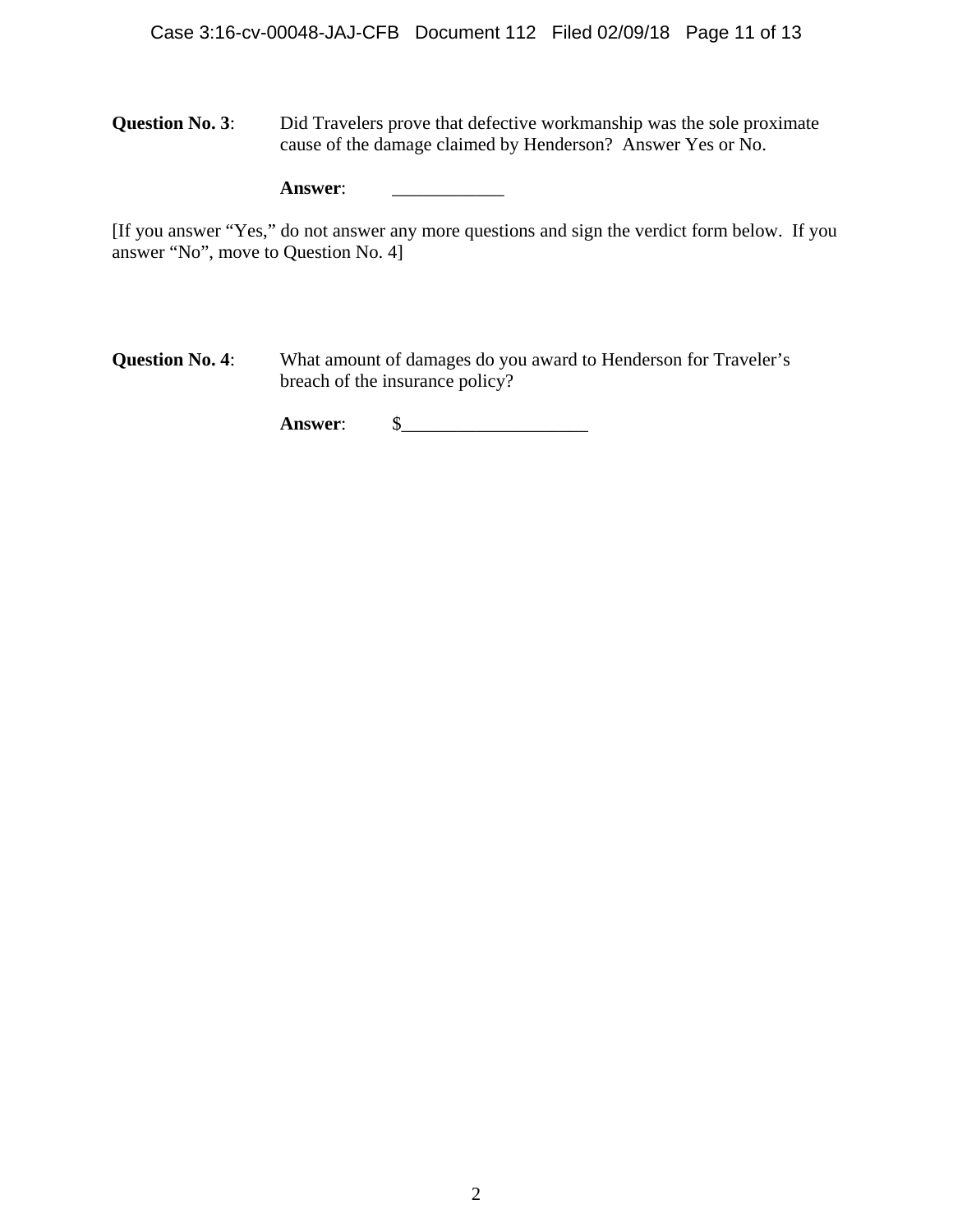| Date: February __________, 2018.                  |             |  |
|---------------------------------------------------|-------------|--|
|                                                   | Foreperson* |  |
| <i>*To be signed only if verdict is unanimous</i> |             |  |
|                                                   |             |  |
| $\text{Juror}{^{**}}$                             | Juror**     |  |
| Juror**                                           | Juror**     |  |
| Juror**                                           | Juror**     |  |
|                                                   |             |  |

Juror\*\*

\_\_\_\_\_\_\_\_\_\_\_\_\_\_\_\_\_\_\_\_\_\_\_\_

*\*\*To be signed by the jurors agreeing thereto after six hours or more of deliberation.*